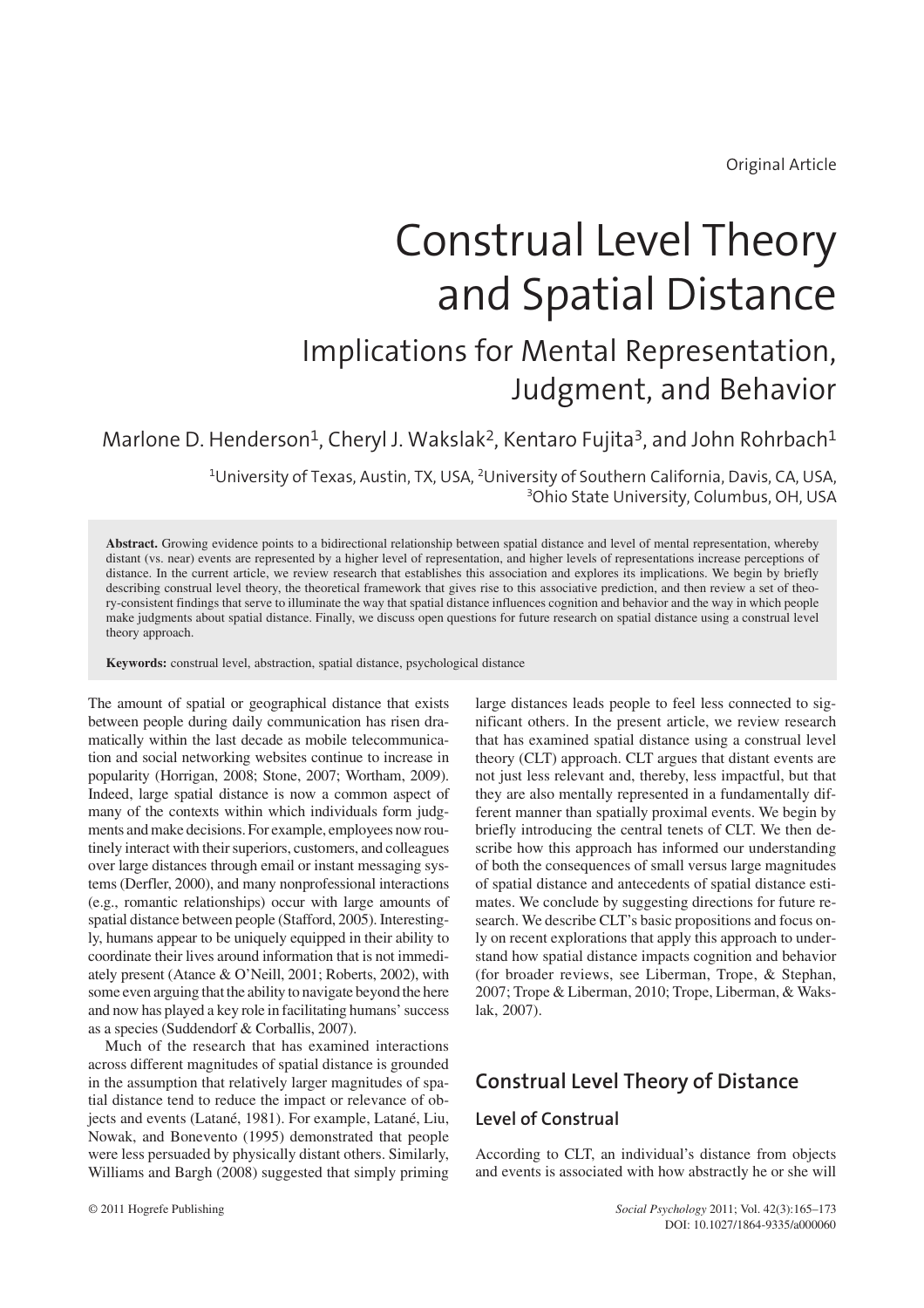represent or construe them. Construing objects and events at lower versus higher levels of abstraction reflects conceptual differences (what information is brought to mind) as well as perceptual differences (how information is processed; Liberman & Förster, 2009b). Conceptually, the content of more abstract, higher level construals consists of the perceived essence, gist, or summary of the given information about objects and events, whereas the content of more concrete, lower level construals consists of more contextual, readily observable features (Medin & Ortony, 1989; Schul, 1983). Perceptually, higher level construals involve broad and global processing of information about objects and events, whereas lower level construals involve narrow and localized processing of such information (Fujita, Trope, Liberman, & Levin-Sagi, 2006; Liberman & Forster, 2009b; Stapel & Semin, 2007).

To illustrate the differences between lower and higher level construals at a conceptual level, consider an individual thinking about the behavior of another person (e.g., a man laughing at a joke made by a woman). One can construe that person's behavior at a higher level by thinking about the overall motive driving the behavior (e.g., he laughs to convey that he is attracted to her) or the traits the behavior conveys about the person (e.g., he laughs because he is flirtatious). These motives and traits comprise higher level construals because they provide a general gist or summary of what people are essentially like across multiple contexts and situations (Semin & Fielder, 1988; Vallacher & Wegner, 1989). Construing the same behavior at a lower level involves not thinking beyond what can be perceived concretely by the senses, such as when people only think about the means that a person uses to carryout behavior (e.g., he increases his volume to laugh at her joke) or contextual influences operating on a person that influence his behavior (e.g., he laughs because the silence after the joke she tells compels him to). To illustrate the differences between lower and higher level construals at a perceptual level, consider an individual viewing a vast collection of trees. One can construe the trees at a higher level by focusing on the overall gestalt (a forest). Construing the same trees at a lower level would involve not integrating the trees into a composite but rather focusing on individual trees separately.

#### **Construal and Distance**

According to CLT, people typically have limited information about the concrete, readily observable features of objects and events that relate to distant locations, including the context in which they will be encountered and alternative means that might be used to carry out actions toward them. To conceptualize distant events, people rely on higher levels of construal (e.g., schemas, prototypes), because higher-level features are less likely to change and more likely to be reliable across different degrees of distance (e.g., Liberman et al., 2007; Trope & Liberman, 2003, 2010). CLT suggests that over time people develop a bidirectional association between distance and construal (e.g., see Bar-Anan, Liberman, & Trope, 2006), whereby more distant events evoke higher-level construals, and higherlevel construals confer a sense of greater distance. Importantly, CLT assumes that this association is generalized, affecting processing even in situations where individuals have reliable information about the concrete, low-level features of distant objects and events.<sup>1</sup>

#### **Consequences of Spatial Distance**

A CLT approach has been used to inform our understanding of how small versus large magnitudes of spatial distance influence individuals' construal, judgments, and behavior. We review this research below.

#### **Construal**

When people think about objects and events as spatially farther away from them, CLT posits that they will construe these stimuli in more abstract, higher level terms, even when concrete information about them is available and reliable. Fujita, Henderson, Eng, Trope, and Liberman (2006) provided the first evidence in support of this hypothesis. In one study, Fujita et al. found that when participants imagined behavior occurring in spatially distant rather than near locations they were more likely to think about the general motives driving behavior rather than the particular means one might use to carry out behavior. In a second study, Fujita et al. found participants who viewed a video purportedly taped in a distant rather than near location used more abstract language to describe the content of the video. Similarly, Rim, Uleman, and Trope (2009) found participants were more likely to spontaneously infer abstract traits from the same behavioral information about others when they were framed as spatially far rather than close.

Other potential signatures of an effect of spatial distance on construal have been examined as well. Henderson, Fujita, Trope, and Liberman (2006; Study 1), for example, examined the effects of different magnitudes of spatial distance on the construal of ongoing behavior using a behavior segmentation technique (Newtson, 1973). They found that participants engaged in broader unitizing of behavioral sequences that were framed as spatially far rather than close. Using a different approach, Amit, Algom, and Trope (2009) examined the effect of spatial distance on identification of pictures, which are a concrete way of representing

<sup>-</sup> The relationship between distance and construal level is not necessarily symmetrical, as the effect of changes in distance on construals may be stronger or weaker than the effect of changes in construal level on distance.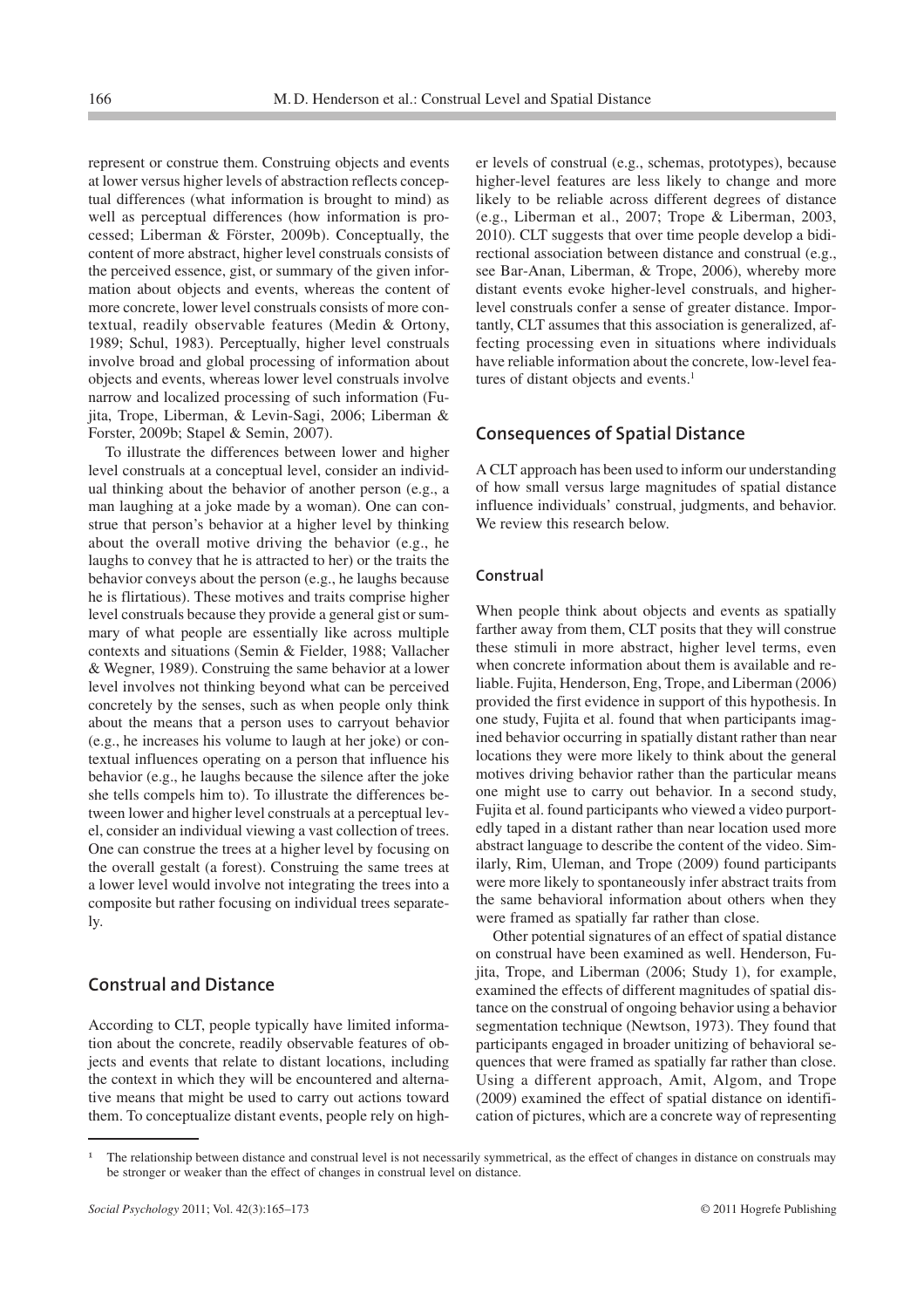an item, versus words, which are a more abstract mode of representation. Using pictures with depth cues to manipulate the perceived spatial distance of target stimuli, they found that participants more quickly classified pictures when they were in a spatially proximal than distal location, but more quickly classified words when they were in a spatially distal than proximal location. These findings are consistent with the notion that spatially distant stimuli are typically construed in higher level terms.

Intriguingly, evidence supporting different construals of spatially near and distant events has emerged not only in experimental work such as that described above, but also through archival studies of real-world event descriptions. For example, Magee, Milliken, and Lurie (2010) examined individuals' verbatim reactions to the terrorist attacks of September 11, 2001 in the United States, culled from a variety of media sources. Although the primary focus of this work was the effects of power, corollary results suggested an effect of spatial distance: speakers who were spatially close to a disaster site (i.e., in the metropolitan area of New York City, Arlington, VA, or Shanksville, PA) used more concrete language than speakers who were farther away (i.e., on the East Coast of the United States but outside of the metropolitan areas of the disaster sites)<sup>2</sup>.

While the work we just described examined effects of increased horizontal spatial distance, Meyers-Levy and Zhu (2007) examined the effects of increased vertical space, finding that people exhibit a higher degree of integration and abstractness of ideation when larger vertical spaces (i.e., ceiling heights) are salient. Higher ceilings led participants to use broader categories and more abstract language to classify objects. These findings suggest that both horizontal and vertical spatial distances may have similar effects on people's construals. Future research, however, will need to establish whether these findings are uniquely driven by the vertical distance of the ceiling from the participant or by a more general increase in the perceived size of the room.

#### **Prediction**

How people construe events as a function of spatial distance has important implications for how people make predictions. The higher level construals prompted by greater spatial distances are more schematic and abstract, leading people to make predictions that correspond to a greater extent to what has prototypically occurred in the past. For example, research indicates that people evidence a stronger tendency to predict that typical events are more likely and atypical events less likely when making predictions of events occurring in a spatially distant rather near location (Henderson et al., 2006; Study 3). As more schematic representations, the higher level construals promoted by greater spatial distance also promote a tendency in prediction to give less weight to information that represents a more specific, concrete exception to a more general, abstract rule. One study testing this hypothesis presented participants with data reflecting a general trend accompanied by a recent local deviation from the trend. When asked to predict outcomes for spatially distant (vs. near) locations, participants were more likely to extrapolate from the general trends and less likely to consider the local deviations (Henderson et al., 2006; Study 4).

The favoring of general and global information over specific and local information also extends to individuals' preference for how information should be presented to them. For example, in a recent study, participants were asked to choose whether they would like to see stock performance data averaged over larger intervals (e.g., every month) or smaller intervals (e.g., daily performance). Participants' preference was increasingly tilted toward data averaged across larger intervals when they were told that the stock was traded on a distant stock exchange rather than a nearby stock exchange (Wakslak, 2010). Since the way in which such data is presented can dramatically influence the trends that are depicted, such findings have important practical implications for decision-making.

#### **Social Judgment**

If one's construal of an object or event changes as a function of spatial distance, then one's social judgments should also change accordingly. Specifically, person perception should be more schema-based and trait-centered when the spatial distance from a target is larger. For example, in one study, Henderson et al. (2006) examined whether greater spatial distance would promote attributing behavior to traits rather than situational specifics (see also Rim et al., 2009). Whereas trait attributions reference abstract and global dispositions that transcend specific contexts and actions, situational attributions highlight those concrete, unique context-specific features that lead people to behave in a certain way. Consequently, if individuals represent spatially distant stimuli more abstractly, then they should be more likely to attribute the behavior of spatially distant (vs. near) targets to traits and to make corresponding predictions for future behavior. Findings examining the correspondence bias supported this argument: Participants expected the future behavior of a spatially distant (but not spatially near) target to be consistent with the traitimplications of a described behavior, regardless of whether this behavior was caused by situational constraints (e.g., the target had been instructed to write an essay with a particular position).

Construal effects of spatial distance also have implications for the degree of individuation of social targets. With decreasing distance from objects, people should exhibit a narrower

Note, however, that there was no effect of a speaker being very far away from one of the disaster locations (outside of the East Coast of the United States).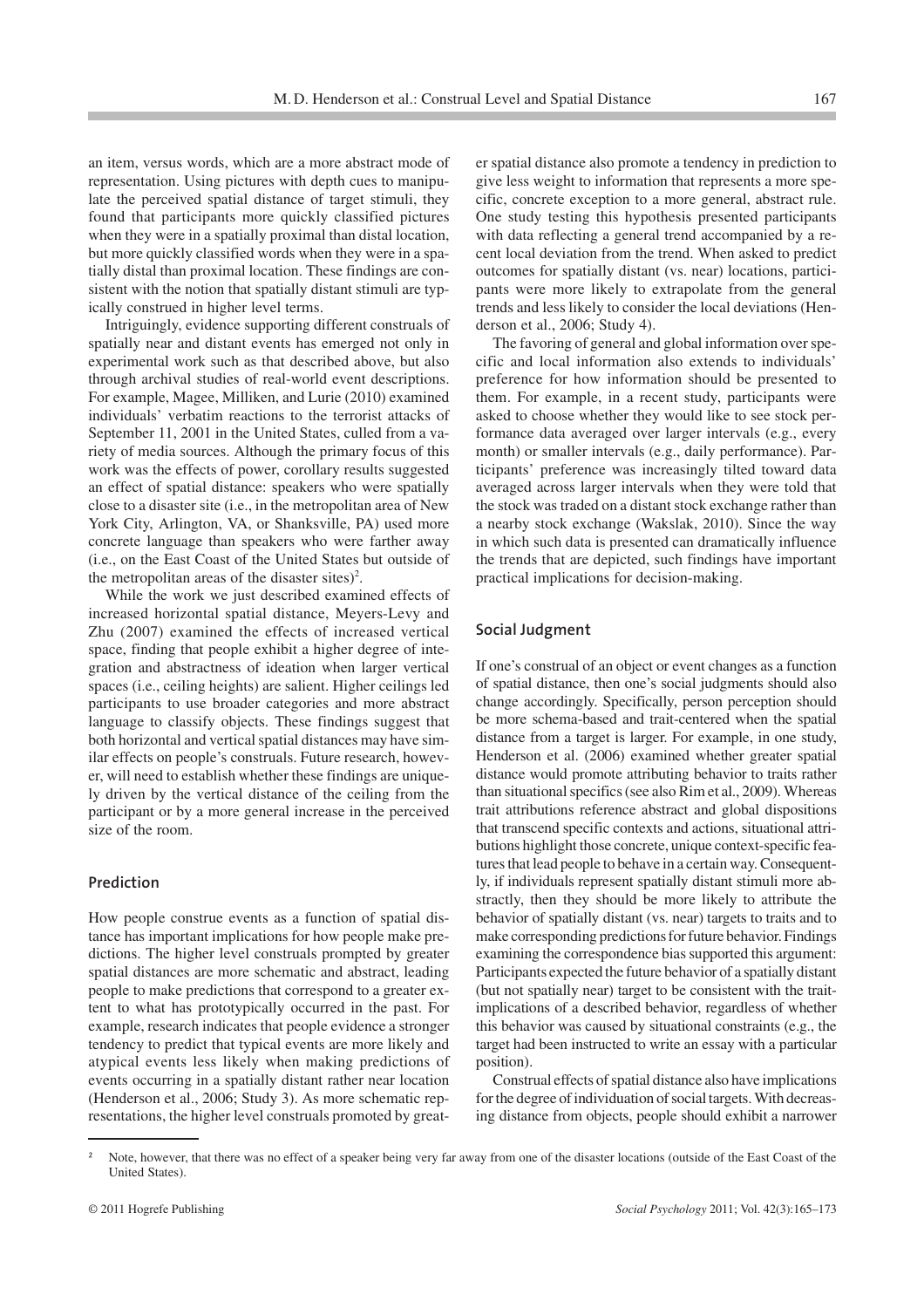breadth of categorization as a result of the increased focus of lower level construals on individuating, idiosyncratic features of objects. Evidence supporting this assertion has been provided by Henderson and hiscolleagues (Henderson, 2009; Henderson & Lount, 2011), who recently demonstrated that when people perceived their spatial distance from members of a task group to be smaller, they increasingly construed those members as unique individuals rather than as interchangeable constituents of a group. This resulted in reduced confidence that the members possessed features that were prototypical of the group (i.e., that they had common goals). Henderson and Wakslak (2010) extended this logic to the domain of priming, reasoning that when individuals form judgments of a spatially close target (e.g., a person skydiving in a nearby location), they should process the target in a more localized manner; specifically, they should judge the target as an individual about which they have no a priori opinion rather than as a member of a general category (e.g., "skydivers") about which they already have a general impression. In line with this, they found that participants' evaluative judgments of a target were more influenced by available semantic primes for targets that were spatially close rather than far. Furthermore, reasoning that individuals hold general attitudes about social categories (e.g., people who skydive) and that individuals tend to favor general information more for distant judgments, Henderson and Wakslak also found that participants' general attitudes about a target's category were a better predictor of their evaluative judgments of a spatially distant rather than a close target.

Like evaluation of others, evaluation of self-related aspects such as one's own performance can also be influenced by spatial distance cues. Researchers have generally found that the more an object or event is construed in abstract, higher-level terms, the more weight is typically given to the important, primary information rather than incidental, secondary information about objects and events (Henderson & Trope, 2009; Trope & Liberman, 2000). Building on this distinction, Wakslak and Fukukura (2010) recently examined the effects of spatial distance on self-assessment following mixed feedback on primary or secondary aspects of a project. In one study, for example, participants were asked to imagine that they were taking a class through an online university, which was located in a nearby or distant location, and that they completed an assignment as part of the class requirements. When the university was based in a distant location participants reacted less favorably to negative feedback that focused on primary rather than secondary aspects of the assignment; when the university was based in a proximal location, however, participants were equally disappointed with negative feedback aimed at primary and secondary assignment aspects.

Several lines of research have demonstrated behavioral consequences of different magnitudes of distance across a

#### **Behavior**

variety of domains. Some of these studies examined the consequences of communicating with someone who was close versus far away. For example, given that high-level construals entail a focus on primary over secondary information (see Trope & Liberman, 2000), Henderson (2011) argued that spatially distant negotiators should be more successful at focusing on their most important negotiation concerns. His results indicate that participants who negotiated via instant text exchange with another person who was purportedly far rather than close were more likely to maintain their priorities across the negotiation issues and consequently achieve more mutually beneficial agreements.

Interestingly, although not conducted a priori from a CLT perspective, Moon (1999) manipulated the magnitude of spatial distance in the context of computer-mediated communication (CMC) and found results that are consistent with CLT. Specifically, Moon found participants were more persuaded to change their opinion after receiving concrete, detailed messages from a spatially near rather than distant source. These results fit well with recent CLT work on distancing and persuasion, which found that persuasion was highest when participants experienced a small (as opposed to large) amount of distance and received lowlevel, concrete (rather than high-level, abstract) persuasive messages (Fujita, Eyal, Chaiken, Trope, & Liberman, 2008; Kim, Rao, & Lee, 2009).

Studies have also examined the consequences of providing spatially near or distant cues for task behavior. Jia, Hirt, and Karpen (2009) reasoned that more abstract, higher level construals should facilitate creativity (see also Förster, Friedman, & Liberman, 2004) and demonstrated that portraying a creative task as originating from a far rather than close location led participants to provide more creative responses and perform better on a problem-solving task that required creative insight. Shani, Igou, and Zeelenberg (2009) examined the role of distance and construal during information search. They argued that unpleasant potential truths (e.g., being overcharged by a photographer) represent relatively unimportant, low-level features of events (e.g., wedding day) and posited that people who adopt higher level construals should give less attention to such potential truths and consequently be less motivated to seek information that confirms such truths. As expected, Shani et al. found that participants were less affected and less likely to seek information about a potential unpleasant truth (e.g., missing an opportunity on the stock market) when it concerned a distant rather than near situation (i.e., foreign vs. local company).

#### **Antecedents of Spatial Distance Judgments**

As noted earlier, the central tenet of CLT is that increasing distance is associated with more abstract construals (e.g., Bar-Anan et al., 2006). The research described to this point highlight findings that support this association in one direction: the impact of spatial distance on construal and con-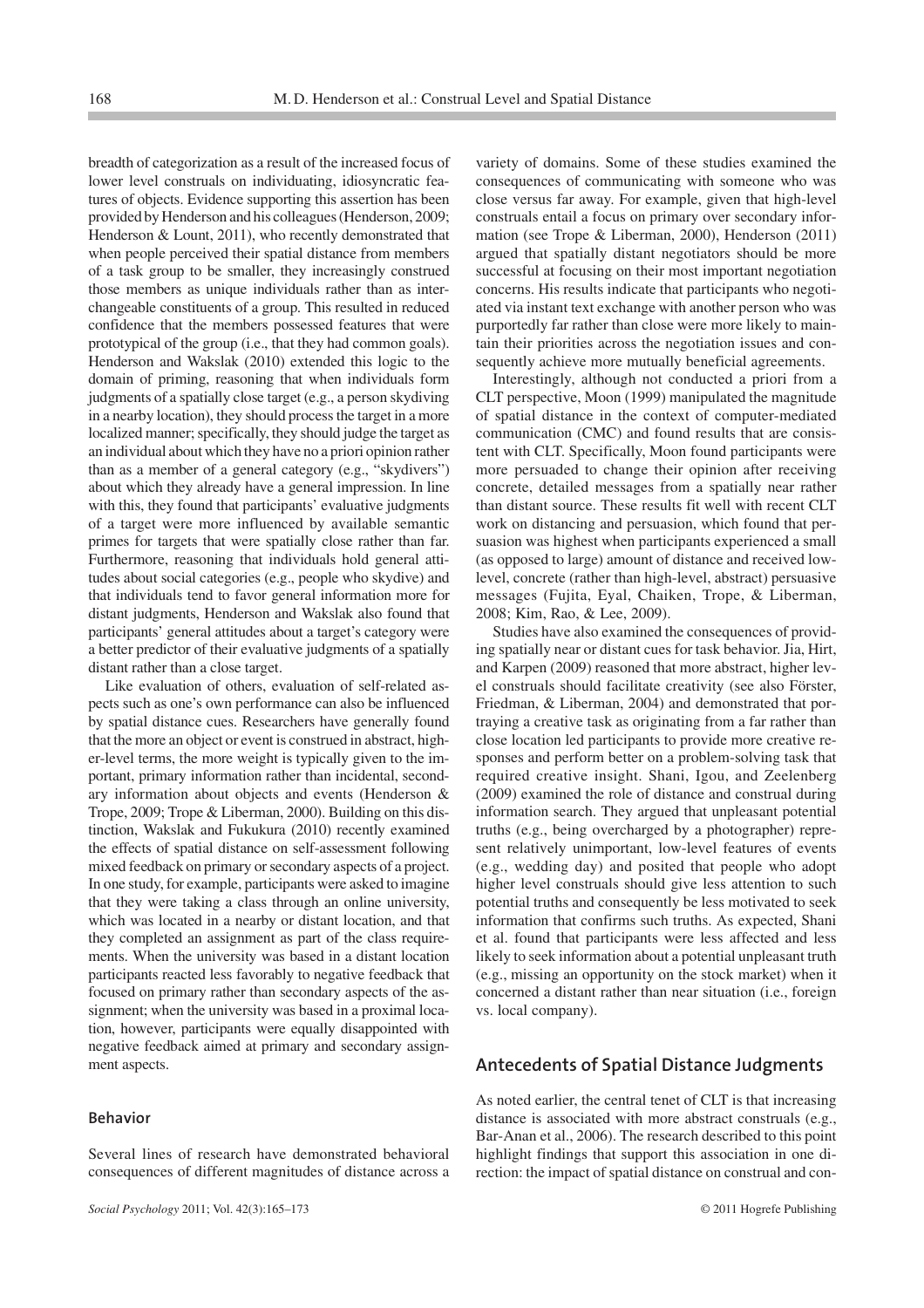strual-dependent judgment and behavior. CLT, however, also suggests that given a cognitive association between distance and construal, the opposite should be true as well. That is, abstract construals should impact people's perception of spatial distance. Consistent with this assertion, Liberman and Förster (2009a, Study 2) presented participants with Navon letters (larger letters made up of smaller letters; Navon, 1977). On a subsequent spatial distance estimation task, those participants who were asked to identify the larger letters (those induced to construe events more abstractly) judged distances to be greater than those asked identify the smaller constituent letters (those induced to construe events more concretely).

Intriguingly, from a CLT perspective, spatial distance is one of a number of interrelated distance dimensions. Accordingly, the same general principles that apply to spatial distance also hold for other psychological distance dimensions (Liberman et al., 2007): as experiences get closer temporally (e.g., a conversation with a person tomorrow rather than a year from now; Liberman & Trope, 1998), socially (e.g., a conversation with a similar rather than dissimilar person; Liviatan, Trope, & Liberman, 2008), or probabilistically (e.g., a high rather than low likelihood of conversing with a person; Wakslak, Trope, Liberman, & Alony, 2006), people construe experiences in more concrete and specific terms that involves more localized, individuating cognitive processing (Liberman & Förster, 2009b). Moreover, these four distance dimensions (space, time, social, and probability) are interrelated, a finding that emerges in studies that make use of a modified Stroop paradigm (e.g., see Bar-Anan, Liberman, Trope, & Algom, 2007). For example, in one series of studies participants were shown landscape photographs that had arrows pointing at either a proximal or distal point in the landscape, with the arrows containing a word denoting either psychological proximity (e.g., tomorrow, we, sure) or distance (e.g., year, others, maybe). Participants' task was to classify the words as quickly as possible, and results revealed that individuals responded to the stimuli more quickly when they were distance congruent rather than incongruent (i.e., a spatially distant arrow containing a word that denoted temporal distance, social distance, or low likelihood, or a spatially proximal arrow containing a word that denotes temporal proximity, social proximity, or high likelihood).

This cognitive association between distance dimensions suggests that changing the magnitude of one distance dimension should influence explicit judgments of the magnitude of a different distance dimension. Consistent with this idea, Stephan, Liberman, and Trope (2010) found that participants who observed a speaker address another person using more socially distant language (formal phrases) rather than socially close language (colloquial phrases) estimated greater spatial distance between the communicators. Moreover, in another study, Stephan et al. found that participants who were forced to address another person using more socially distant rather than close language actually choose to maintain greater spatial distance from the addressee.

Another cue for spatial distance recently examined within the context of CLT is fluency. Alter and Oppenheimer (2008) argue that fluency is an ecologically valid distance cue, as distant objects are typically difficult to see and less frequently encountered and, thus, more perceptually and conceptually disfluent. Specifically, Alter and Oppenheimer posit that objects and events *feel* psychologically close to the extent that they feel easy to process, and are represented in lower-level, more concrete terms as a result. In line with this, they found that fluently processed stimuli were inferred to be spatially closer than disfluently processed stimuli. Moreover, object fluency was associated with lower level mental representation. For example, in one study participants estimated their distance from several U. S. cities; when reporting their estimates on a questionnaire that was relatively difficult to read (disfluent stimuli), participants estimated greater distances than when reporting their estimates on a questionnaire that was relatively easy to read (fluent stimuli). Similarly, in a different study, participants were primed with certain cities and asked to report their distance from the primed cities as well as novel cities, which were presumably less fluently processed. As expected, participants judged novel cities as more spatially distant than the primed cities.

#### **Future Research**

#### **Spatial Distance Effects Across Key Domains**

In many ways, the world is shrinking. Modern technology enables us to work remotely, to develop a romantic relationship with someone across the globe, and to follow someone else's local news. From business to education to politics, events that happen in distant locations can have a dramatic influence on our lives, and we, therefore, grapple with and try to understand events even when they are geographically remote. Given our increased interaction across distances, future research should continue to examine the effects of different magnitudes of spatial distance for people's judgments and behavior. Some of this work should undoubtedly occur in the lab, attempting to isolate effects of spatial distance on basic cognitive and behavioral processes. At the same time, we hope to see more research that examines such effects within highly relevant, real-world contexts.

Two important institutions come to mind as examples of important societal domains where distance is increasingly a concern: education and health care. While each of these is an area that until recently was primarily characterized by proximity, technological advances now enable interactions within these domains with fewer geographical constraints. Thus, more and more, different magnitudes of distance are being experienced between educators and students in the higher education system (Tallent-Runnels et al., 2006) and doctors and patients in the health care system (DeVoe, Fry-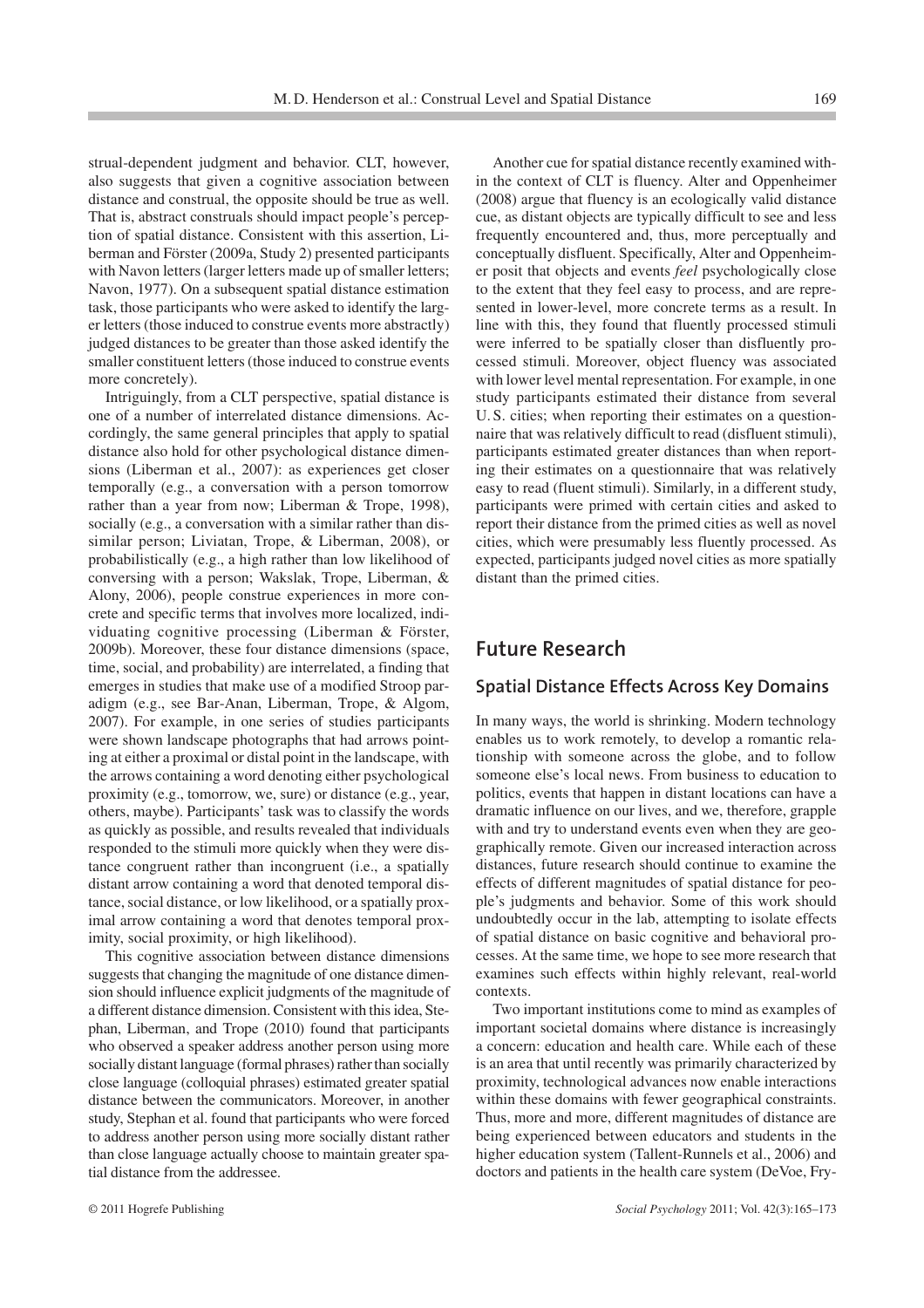er, Straub, McCann, & Fairbrother, 2007; Mohr, Vella, Hart, Heckman, & Simon, 2008). Although distance is often viewed as creating a set of problems that must be overcome (Kiesler & Cummings, 2002; Wilson, Straus, & Mc-Evily, 2006), a CLT perspective suggests that there might be both benefits and costs associated with more or less distance. We call for future research to examine whether and how distance might benefit or harm people's judgments and actions within these important domains.

#### **Unique and Joint Effects of Spatial Distance and Its Covariates**

Several variables tend to covary with different magnitudes of spatial distance. For example, objects and events that are distant tend to be less familiar, and individuals may expect to interact with them in the future to a lesser degree. Increased distance from objects and events likely reduces their perceived relevance, as individuals presumably receive fewer benefits (e.g., support) as well as burdens (e.g., threat) from objects and events that are farther away from them (see Mobbs et al., 2007; Perrings & Hannon, 2001). Given that the amount of effort individuals tend to devote when thinking about objects and events is less when they are less relevant to them (e.g., Darke & Chaiken, 2005), it also possible that people will engage in less effortful thinking about objects and events when they are farther away (Petty & Cacioppo, 1979; Petty, Cacioppo, & Schumann, 1983). Note, however, that while increased distance might reduce the degree of effortful processing, changes in individuals' construal level as a function of different magnitudes of distance have been shown to be unrelated to their degree of effortful processing in some studies (Fujita & Han, 2009). Moreover, other studies have even shown that when relevance is held constant, greater distance can *increase* effortful processing under certain circumstances (Fujita et al., 2008).

When the object in question is another person, an additional factor that may be relevant is the degree of expected anonymity, as individuals may infer a smaller overlap in their social network with others that are farther away from them and, thus, expect there to be a lower chance that distant others will be familiar with them. Similarity to others on certain attributes also tends to decrease with increased spatial distance. For example, people who share membership in salient social categories such as age, ethnicity, nationality, religion, and socioeconomic status tend to live closer to each other (although at large magnitudes of distance, the relationship between similarity and distance likely breaks down for some categories such as SES and age).

Most of the existing research on spatial distance that has adopted a CLT approach has attempted to examine the effects of distance independent of its covariates. That is, past research typically held constant any variables that might naturally covary with spatial distance (e.g., familiarity, similarity) and examined the effects of small versus large magnitudes of distance on cognition and behavior (e.g., Fujita et al., 2006; Henderson, 2009). This is an important step that has allowed this research to isolate the unique effects of spatial distance above and beyond other variables with which it might tend to covary, something that is especially important since it is unlikely that distance has a one-to-one relationship with any of its covariates. For example, while people who live in close spatial proximity might, on average, be similar, it is certainly possible for someone to live next door to a completely dissimilar person. Likewise, while, on average, people have more contact with those who are nearby, a person in a large city might have more contact with a colleague in a distant city than with their barely acknowledged next-door-neighbor.

Indeed, this latter point underscores the importance of not only examining the unique, independent effect of spatial distance, but also of examining the way in which spatial distance might interact with the other variables with which it sometimes (but not always) covaries (see Trope et al., 2007, for a similar discussion and Kim, Zhang, & Li, 2008 for an initial empirical demonstration of joint effects of distance). For example, future research should examine how people who are more or less similar to each other communicate with each other across small versus large magnitudes of spatial distance. Research should also examine the consequences of matching versus mismatching various dimensions of distance on variables such as trust and relationship commitment. One might expect that the fluency of processing promoted by matches in distance (and matches in construal level) will increase trust and engagement between individuals and between groups. Additionally, future research should examine how people form and apply stereotypes toward members of unfamiliar versus familiar groups who are spatially close or far away. More generally, such research would identify boundary conditions for effects of different amounts of spatial distance as well as the relative strength of effects associated with spatial distance and its covariates. Such research would also add to the growing body of work supporting the idea that spatial distance serves as a fundamental dimension upon which other variables are anchored. Researchers have noted, for example, that people's understanding of whether something is far away in time or social distance is rooted in their understanding of basic spatial concepts of close versus far (Williams & Bargh, 2008). Indeed, the ability to process spatial information appears to be critical for cognitive development and functioning (Boroditsky, 2000; Casasanto & Boroditsky, 2008).

#### **Relationship Between Construal Level and Distance**

The present article reviewed research that has examined the effects of different magnitudes of spatial distance on vari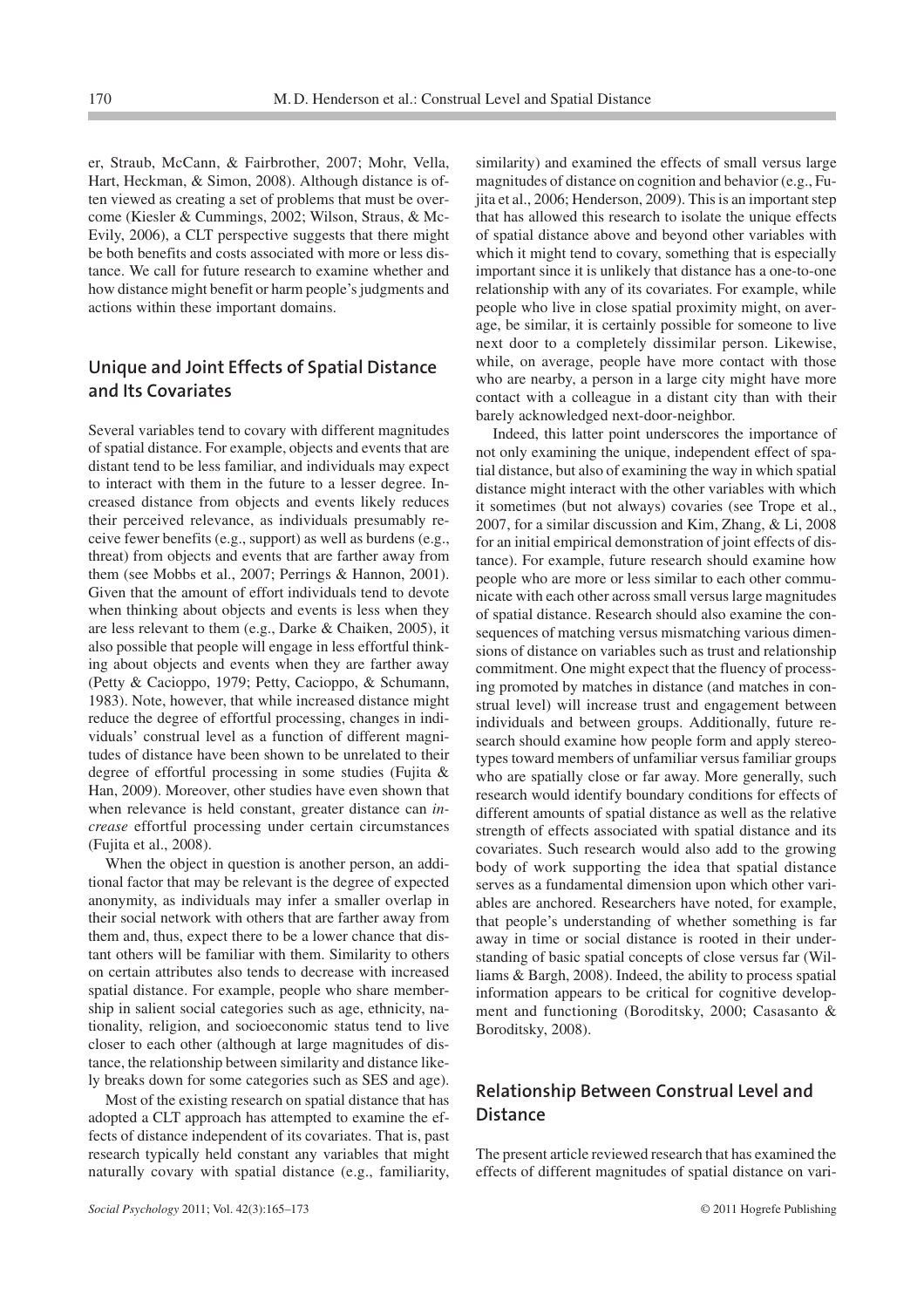ous outcomes. Notably, most research conducted within the framework of CLT has studied distance at two levels (near vs. distant). Therefore, it remains an open question of *exactly* how distance relates to level of construal. That is, although research has shown that events that are framed as spatially near versus distant elicit different levels of construal (Fujita et al., 2006; Henderson et al., 2006), this research did not identify the form of the distance function. Is there a linear relationship in which people's level of construal continues to become more abstract with increasing distance from a location? Is there a negatively accelerated relationship in which individuals move to a very abstract level of construal as distance is initially increased but then become gradually more abstract as distance is further increased, such as how pay affects employee reactions (Worley, Bowen, & Lawler, 1992)? Is there a positively accelerated relationship in which individuals gradually move to an abstract level of construal as distance is initially increased but then become very abstract as distance is further increased?

An additional possibility is that the relationship between distance and construal level is one in which distance influences construal level in a categorical fashion, such as how sounds affects speech perceptions (Liberman, Harris, Hoffman, & Griffith, 1957) or light affects color perceptions (Bornstein & Korda, 1984). That is, it is possible that there is a spatial cutoff point that varies by individual, at which events that are located within a certain spatial radius are construed at the same level of concreteness and events that are located beyond that radius are construed at the same level of abstractness. The final word on this issue will have serious consequences for people's judgments and behavior, as an understanding of how a large (vs. small) amount of distance from objects and events will affect how people deal with those objects and events will depend on the extent to which the relevant spatial location triggers a certain level construal in the first place. Future research should, thus, more carefully measure these possibilities.

## **Coda**

CLT offers an integrative approach for understanding the antecedents and consequences of spatial distance. Research findings have supported a bidirectional association between spatial distance and abstraction, suggesting that people judge abstractly processed stimuli to be more remote and construe geographically remote objects and events in a more abstract fashion. Moreover, research grounded in this perspective has pointed to a range of implications of this relationship, suggesting that changes in construal are one way through which spatial distance broadly impacts judgment and behaviors. We believe, however, that this research agenda is still largely in its infancy, and that there is much more to learn about the precise way in which spatial

distance influences cognition and behavior, both in the laboratory and beyond.

### **References**

- Alter, A., & Oppenheimer, D. (2008). Effects of fluency on psychological distance and mental construal (or why New York is a large city, but New York is a civilized jungle). *Psychological Science, 19*, 161–167.
- Amit, E., Algom, D., & Trope, Y. (2009). Distance-dependent processing of pictures and words. *Journal of Experimental Psychology: General, 138*, 400–415.
- Atance, C., & O'Neill, D. (2001). Episodic future thinking. *Trends in Cognitive Sciences, 5*, 533–539.
- Bar-Anan, Y., Liberman, N., & Trope, Y. (2006). The association between psychological distance and construal level: Evidence from an implicit association test. *Journal of Experimental Psychology: General, 135*, 609–622.
- Bar-Anan, Y., Liberman, N., Trope, Y., & Algom, D. (2007). Automatic processing of psychological distance: Evidence from a Stroop task. *Journal of Experimental Psychology: General, 136*, 610–622.
- Bornstein, M., & Korda, N. (1984). Discrimination and matching within and between hues measured by reaction times: Some implications for categorical perception and levels of information processing. *Psychological Research, 46*, 207–222.
- Boroditsky, L. (2000). Metaphoric structuring: Understanding time through spatial metaphors. *Cognition, 75*, 1–28.
- Casasanto, D., & Boroditsky, L. (2008). Time in the mind: Using space to think about time. *Cognition, 106*, 579–593.
- Darke, P., & Chaiken, S. (2005). The pursuit of self-interest: Selfinterest bias in attitude judgment and persuasion. *Journal of Personality and Social Psychology, 89*, 864–883.
- Derfler, F. Jr. (2000). Chat goes to work. *PC Magazine, January*, 82–89.
- DeVoe, J., Fryer, G., Straub, A., McCann, J., & Fairbrother, G. (2007). Congruent satisfaction: Is there geographic correlation between patient and physician satisfaction? *Medical Care, 45*(1), 88–94.
- Förster, J., Friedman, R., & Liberman, N. (2004). Temporal construal effects on abstract and concrete thinking: Consequences for insight and creative cognition. *Journal of Personality and Social Psychology, 87*, 177–189.
- Fujita, K., Eyal, T., Chaiken, S., Trope, Y., & Liberman, N. (2008). Influencing attitudes toward near and distant objects. *Journal of Experimental Social Psychology, 44*, 562–572.
- Fujita, K., & Han, H. (2009). Moving beyond deliberative control of impulses: The effect of construal levels on evaluative associations in self-control conflicts. *Psychological Science, 20*, 799–804.
- Fujita, K., Henderson, M. D., Eng, J., Trope, Y., & Liberman, N. (2006). Spatial distance and mental construal of social events. *Psychological Science, 17*, 278–282.
- Fujita, K., Trope, Y., Liberman, N., & Levin-Sagi, M. (2006). Construal levels and self-control. *Journal of Personality and Social Psychology, 90*, 351–367.
- Henderson, M. D. (2009). Psychological distance and group judgments: The effect of physical distance on beliefs about com-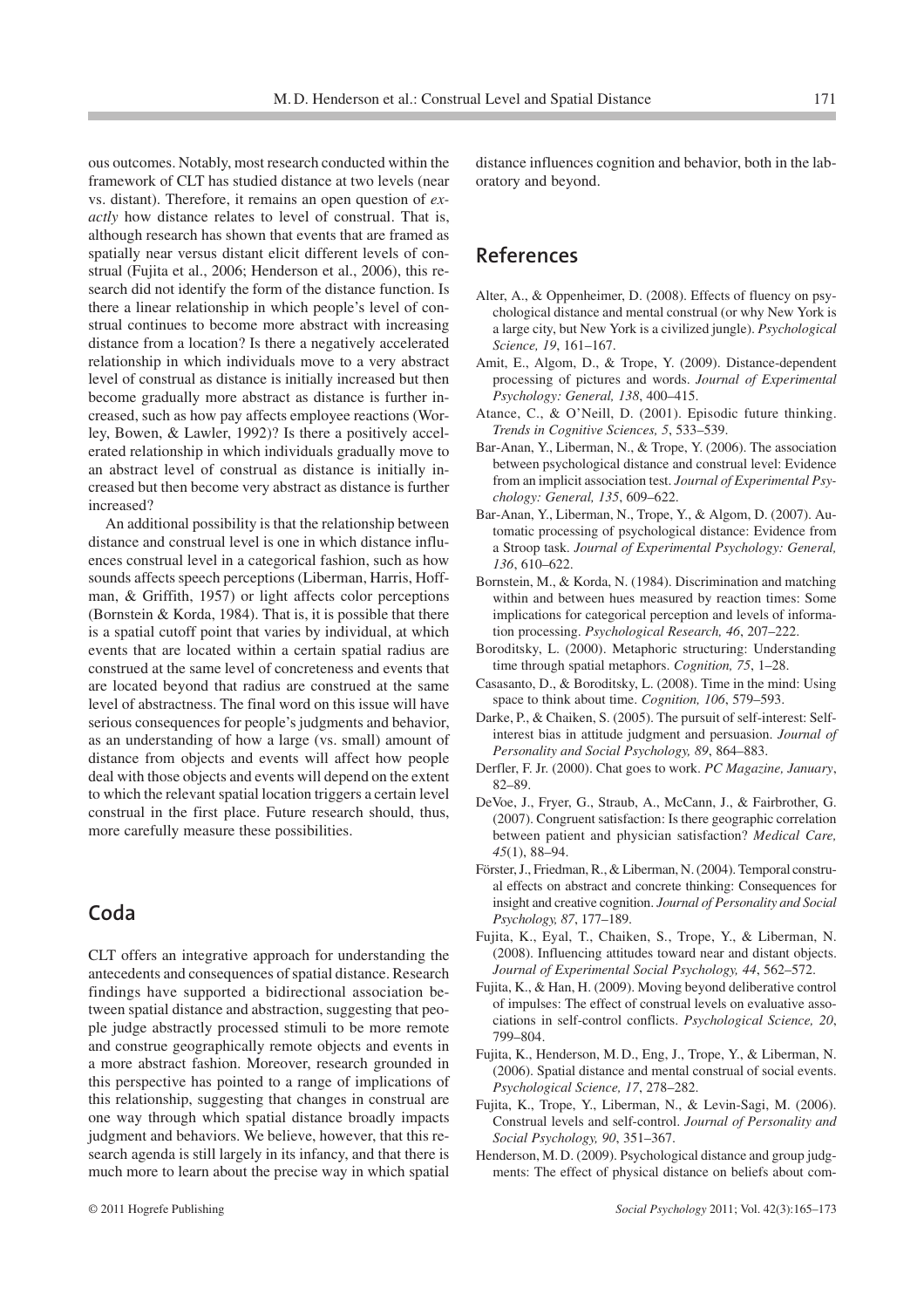mon goals. *Personality and Social Psychology Bulletin, 35*, 1330–1341.

- Henderson, M. D. (2011). Mere physical distance and integrative agreements: When more space improves negotiation outcomes. *Journal of Experimental Social Psychology, 47,* 7–15.
- Henderson, M. D., Fujita, K., Trope, Y., & Liberman, N. (2006). Transcending the "here": The effect of spatial distance on social judgment. *Journal of Personality and Social Psychology, 91*, 845–856.
- Henderson, M. D., & Lount, R. B., Jr. (2011). Physical distance in intragroup and intergroup negotiations: Implications for negotiator judgment and behavior. In B. Mannix, M. Neale, & J. Overbeck (Eds.), *Research on managing groups and teams: Ethics and groups* (Vol. 14, pp. 35–57). Bingley, UK: Emerald Group.
- Henderson, M. D., & Trope, Y. (2009). The effects of abstraction on integrative agreements: When seeing the forest helps avoid getting tangled in the trees. *Social Cognition, 27*, 402–417.
- Henderson, M. D., & Wakslak, C. J. (2010). Psychological distance and priming: When do semantic primes impact social evaluations? *Personality and Social Psychology Bulletin, 36,* 975–985.
- Horrigan, J. (2008). Mobile access to data and information: Data memo 202–419–4500. *Pew Internet and American Life Project.*
- Jia, L., Hirt, E., & Karpen, S. (2009). Lessons from a faraway land: The effect of spatial distance on creative cognition. *Journal of Experimental Social Psychology, 45*, 1127–1131.
- Kiesler, S., & Cummings, J. (2002). *What do we know about proximity and distance in work groups? A legacy of research. Distributed work*. Cambridge, MA: MIT.
- Kim, H., Rao, A., & Lee, A. (2009). It's time to vote: The effect of matching message orientation and temporal frame on political persuasion. *Journal of Consumer Research, 35*, 877–889.
- Kim, K., Zhang, M., & Li, X. (2008). Effects of temporal and social distance on consumer evaluations. *Journal of Consumer Research, 35*, 706–713.
- Latané, B. (1981). The psychology of social impact. *American Psychologist, 36*, 343–356.
- Latané, B., Liu, J., Nowak, A., & Bonevento, M. (1995). Distance matters: Physical space and social impact. *Personality and Social Psychology Bulletin, 21*, 795–805.
- Liberman, A., Harris, K., Hoffman, H., & Griffith, B. (1957). The discrimination of speech sounds within and across phoneme boundaries. *Journal of Experimental Psychology, 54*, 358–368.
- Liberman, N., & Förster, J. (2009a). Distancing from experienced self: How global-versus-local perception affects estimation of psychological distance. *Journal of Personality and Social Psychology, 97*, 203–216.
- Liberman, N., & Förster, J. (2009b). The effect of psychological distance on perceptual level of construal. *Cognitive Science: A Multidisciplinary Journal, 33*, 1330–1341.
- Liberman, N., & Trope, Y. (1998). The role of feasibility and desirability considerations in near and distant future decisions: A test of temporal construal theory. *Journal of Personality and Social Psychology, 75*, 5–18.
- Liberman, N., Trope, Y., & Stephan, E. (2007). Psychological distance. *Social psychology: Handbook of basic principles* (2nd ed., pp. 353–381). New York, NY: Guilford.
- Liviatan, I., Trope, Y., & Liberman, N. (2008). Interpersonal similarity as a social distance dimension: Implications for percep-

tion of others' actions. *Journal of Experimental Social Psychology, 44*, 1256–1269.

- Magee, J., Milliken, F. J., & Lurie, A. R. (2010). Power differences in the construal of a crisis: The immediate aftermath of September 11, 2001. *Personality and Social Psychology Bulletin, 36,* 354–370.
- Medin, D., & Ortony, A. (1989). *Psychological essentialism. Similarity and analogical reasoning*. New York, NY: Cambridge University Press.
- Meyers-Levy, J., & Zhu, R. (2007). The influence of ceiling height: The effect of priming on the type of processing that people use. *Journal of Consumer Research, 34*, 174–186.
- Mobbs, D., Petrovic, P., Marchant, J., Hassabis, D., Weiskopf, N., Seymour, B., . . . Frith, C. D. (2007). When fear is near: Threat imminence elicits prefrontal-periaqueductal gray shifts in humans. *Science, 317*, 1079–1083.
- Mohr, D., Vella, L., Hart, S., Heckman, T., & Simon, G. (2008). The effect of telephone-administered psychotherapy on symptoms of depression and attrition: A meta-analysis. *Clinical Psychology: Science and Practice, 15*, 243–253.
- Moon, Y. (1999). The effects of physical distance and response latency on persuasion in computer-mediated communication and human-computer communication. *Journal of Experimental Psychology: Applied, 5*, 379–392.
- Navon, D. (1977). Forest before trees: The precedence of global features in visual perception. *Cognitive Psychology, 9*, 353–383.
- Newtson, D. (1973). Attribution and the unit of perception of ongoing behavior. *Journal of Personality and Social Psychology, 28*, 28–38.
- Perrings, C., & Hannon, B. (2001). An introduction to spatial discounting. *Journal of Regional Science, 41*(1), 23–38.
- Petty, R., & Cacioppo, J. (1979). Issue involvement can increase or decrease persuasion by enhancing message-relevant cognitive responses. *Journal of Personality and Social Psychology, 37*, 1915–1926.
- Petty, R., Cacioppo, J., & Schumann, D. (1983). Central and peripheral routes to advertising effectiveness: The moderating role of involvement. *Journal of Consumer Research, 10*, 135–146.
- Rim, S., Uleman, J., & Trope, Y. (2009). Spontaneous trait inference and construal level theory: Psychological distance increases nonconscious trait thinking. *Journal of Experimental Social Psychology, 45*, 1088–1097.
- Roberts, W. (2002). Are animals stuck in time? *Psychological Bulletin, 128*, 473–489.
- Schul, Y. (1983). Integration and abstraction in impression formation. *Journal of Personality and Social Psychology, 44*, 45–54.
- Semin, G. R., & Fiedler, K. (1988). The cognitive functions of linguistic categoriesin describing persons: Social cognition and language. *Journal of Personality and Social Psychology, 54,* 558–568.
- Shani, Y., Igou, E., & Zeelenberg, M. (2009). Different ways of looking at unpleasant truths: How construal levels influence information search. *Organizational Behavior and Human Decision Processes, 110*(1), 36–44.
- Stafford, L. (2005). *Maintaining long-distance and cross-residential relationships*. Mahwah, NJ: Erlbaum.
- Stapel, D., & Semin, G. (2007). The magic spell of language: Linguistic categories and their perceptual consequences. *Journal of Personality and Social Psychology, 93*, 23–33.
- Stephan, E., Liberman, N., & Trope, Y. (2010). Politeness and